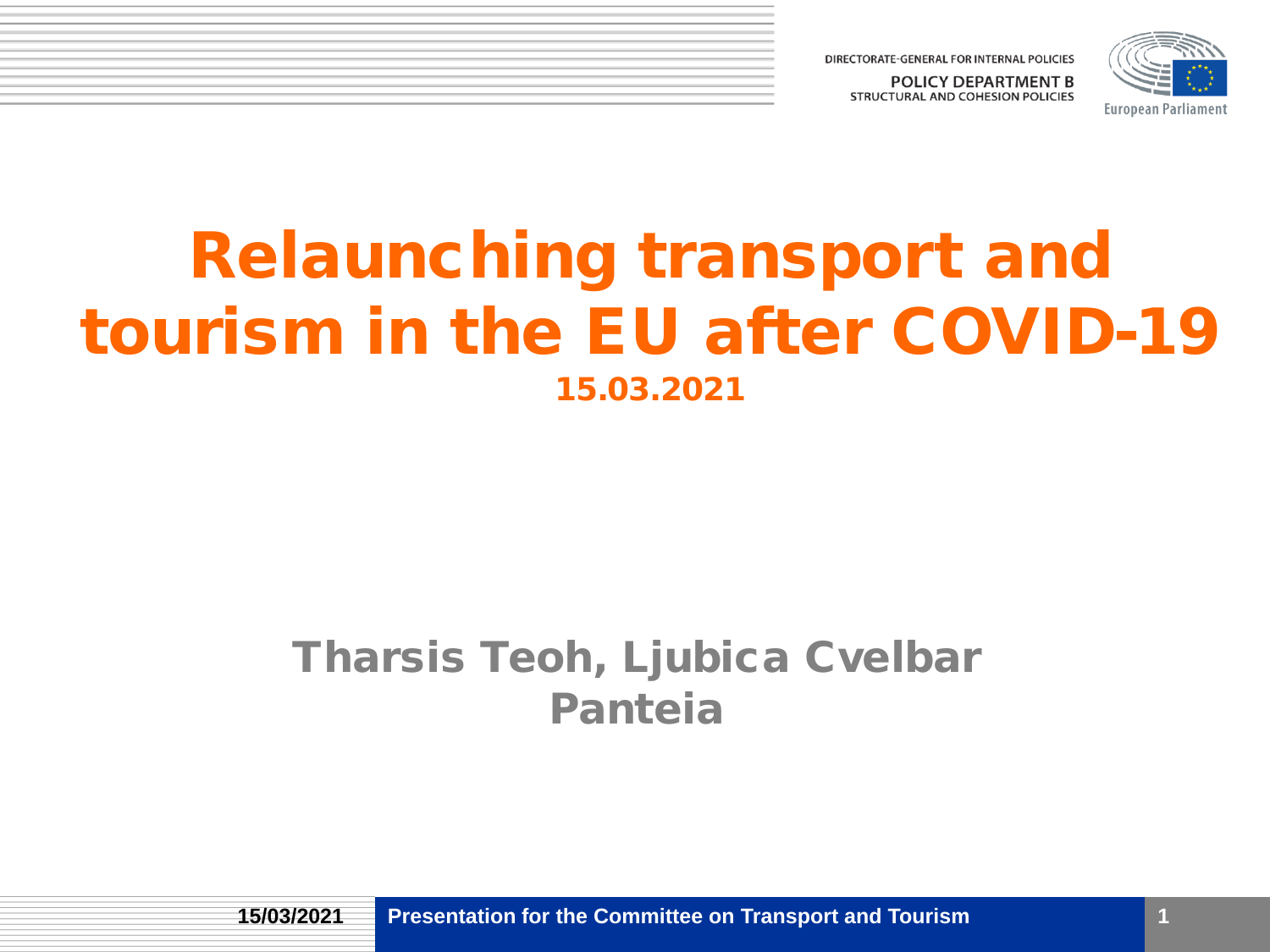**STRUCTURAL AND COHESION POLICIES** 



Structure of the Presentation

- 1. Overview of the impacts of COVID-19
- 2. EU and national policy actions
- 3. Challenges and opportunities
- 4. Good practices in EU
- 5. Recommendations

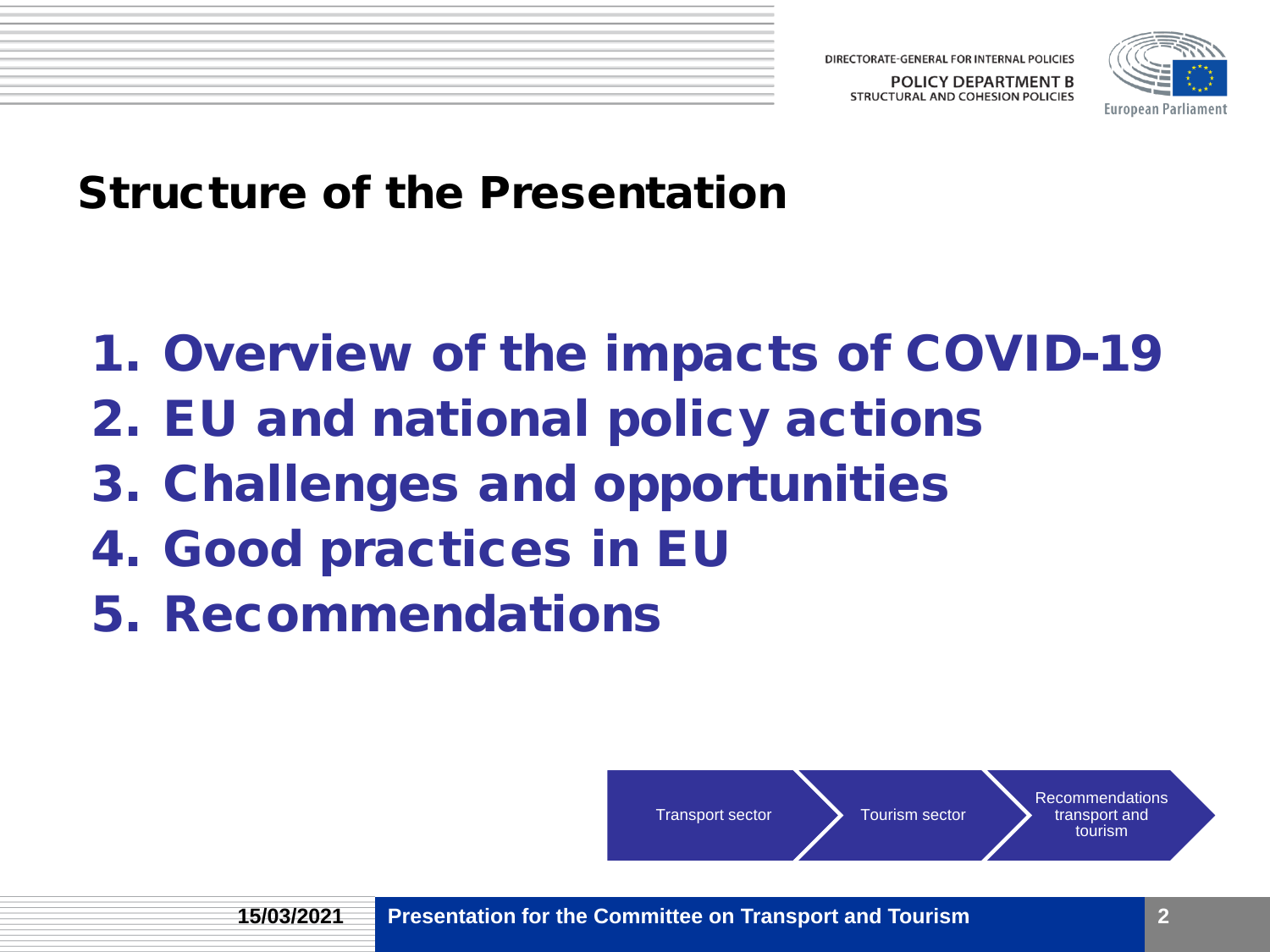POLICY DEPARTMENT B STRUCTURAL AND COHESION POLICIES



# Transport sector

**15/03/2021 Presentation for the Committee on Transport and Tourism**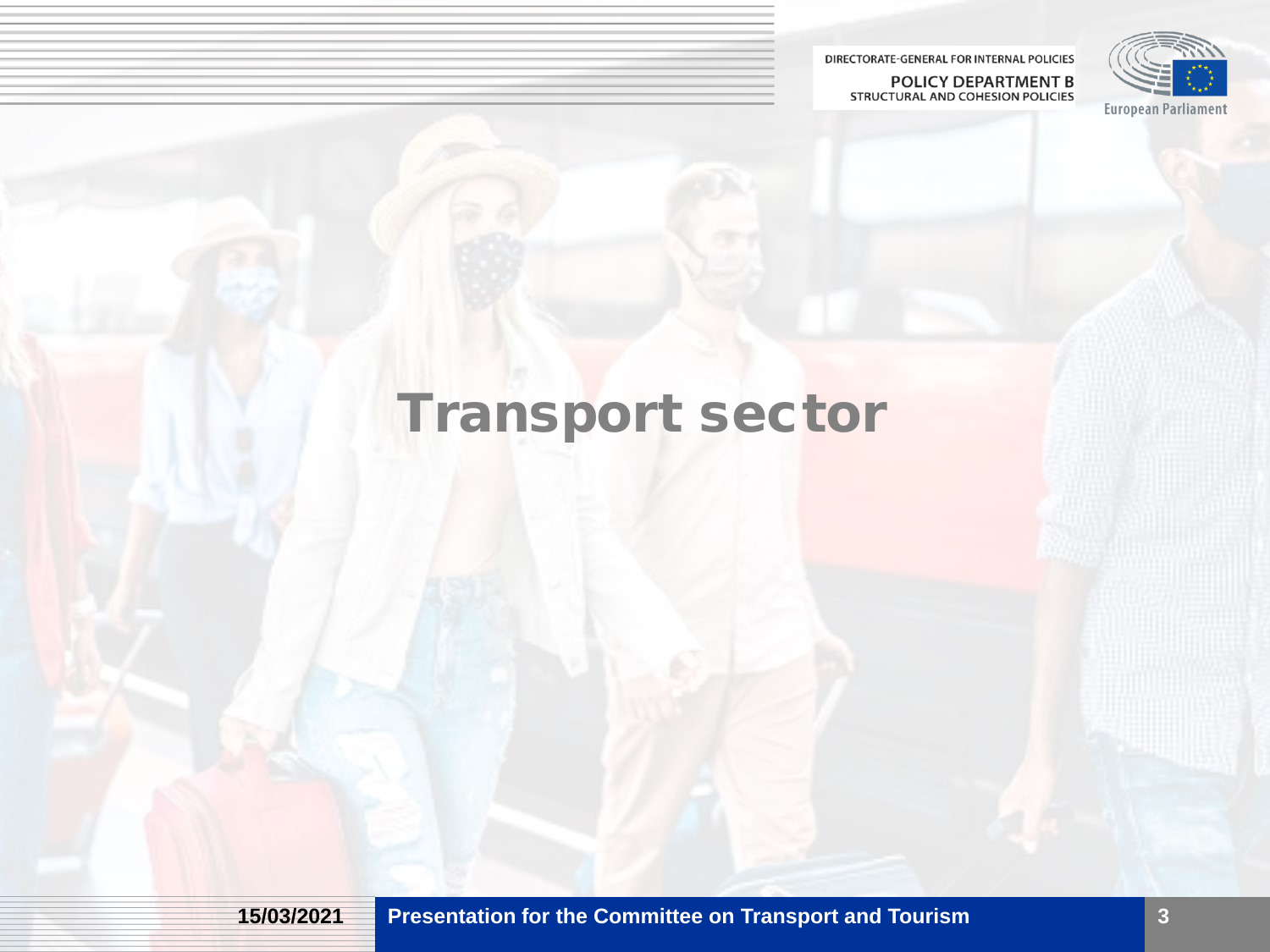**POLICY DEPARTMENT B STRUCTURAL AND COHESION POLICIES** 



# Impacts of COVID-19

- **Restriction of unnecessary** trips
- **Introduction of staying at** home and teleworking
- Mobility adapted to the needs of essential workers and goods in order to safeguard health and contain the spread of the virus
- Aversion to risk and selfimposed social distancing

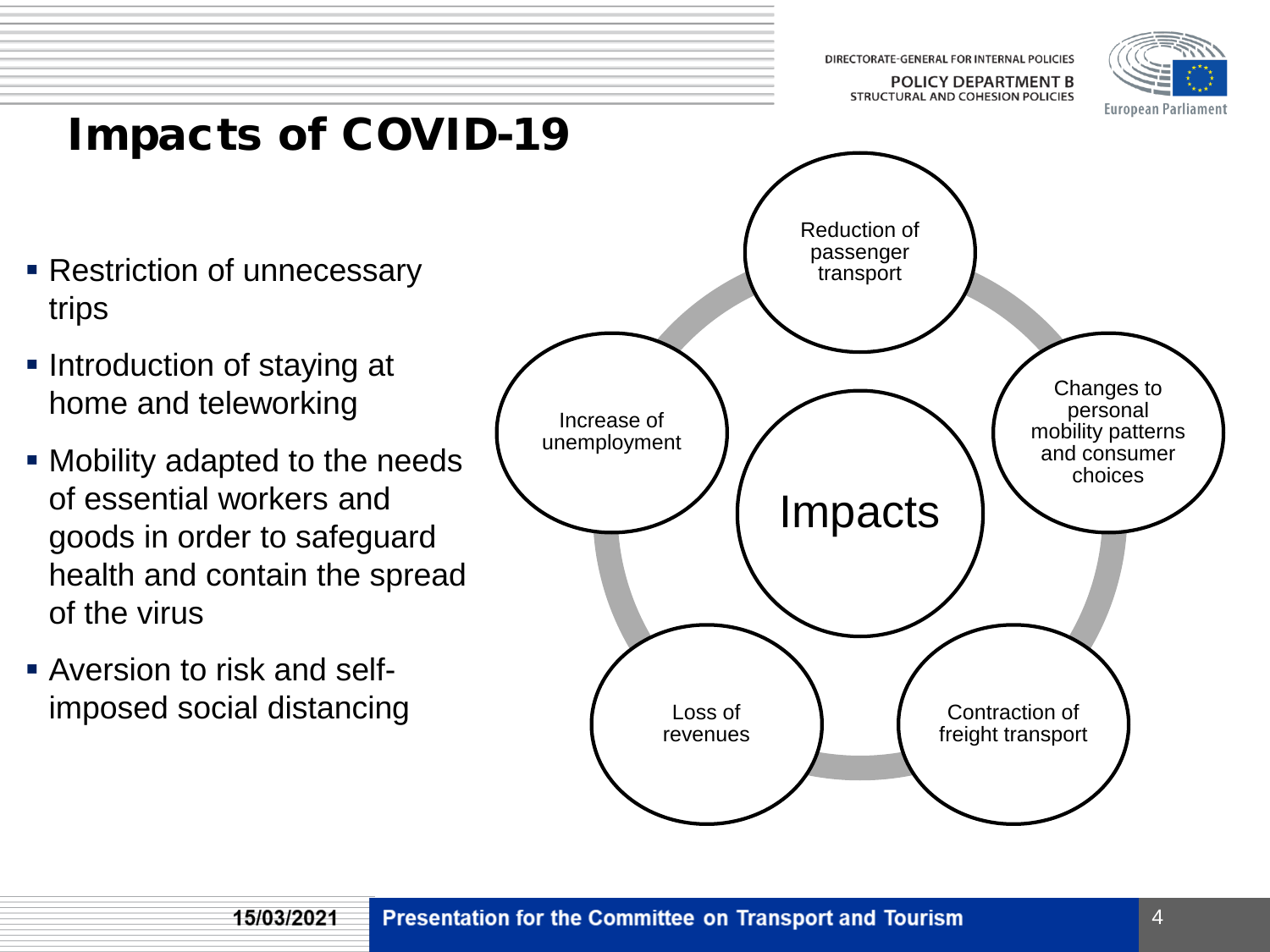

## EU and national policy actions



Providing guidelines to authorities, operators and travellers





Relax certain existing transport-related restrictions in a safe way



Support workforce retention and re-skilling



Protect the health of transport workers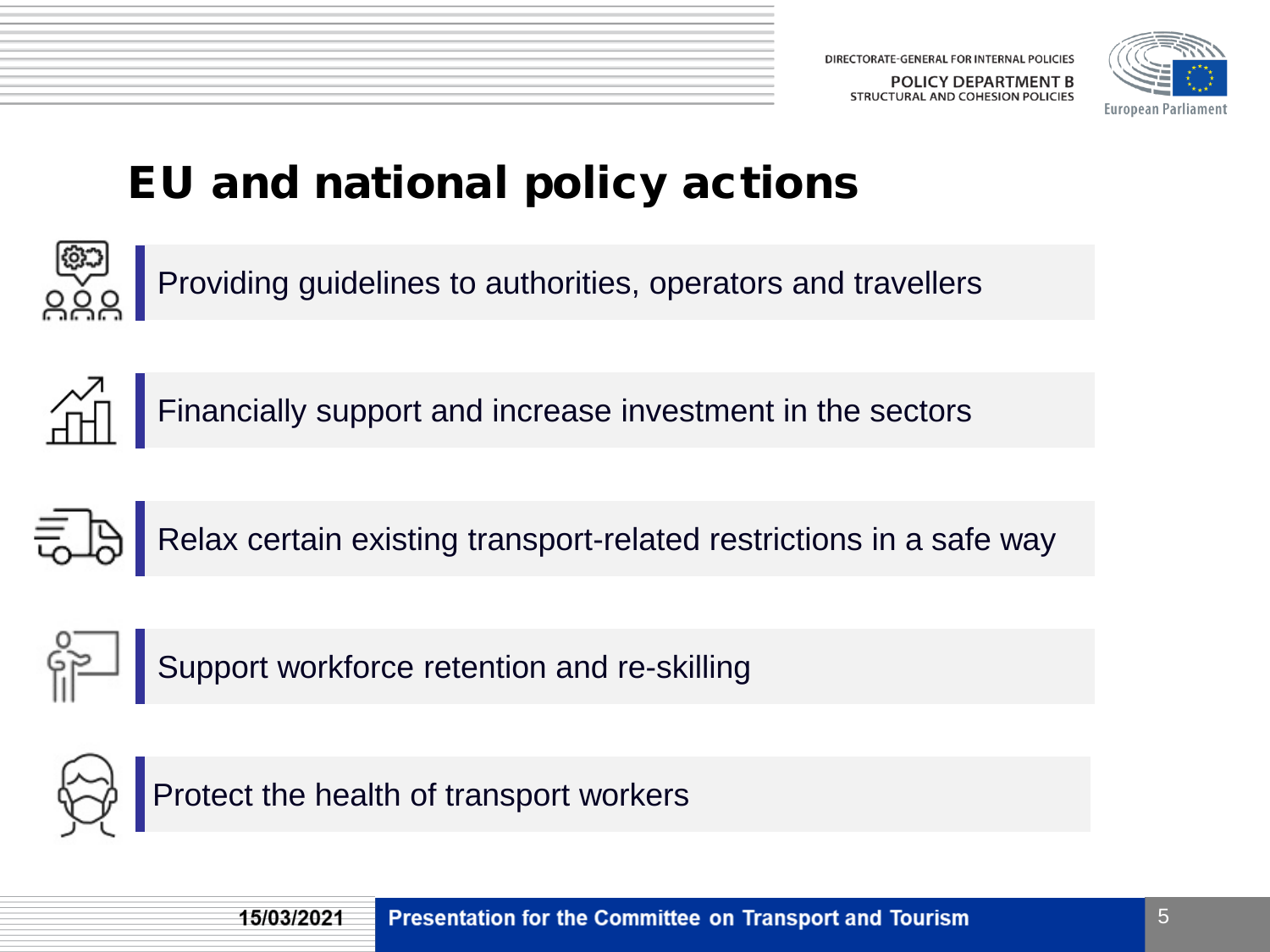DIRECTORATE-GENERAL FOR INTERNAL POLICIES **POLICY DEPARTMENT B STRUCTURAL AND COHESION POLICIES** 







# **Opportunities**

Reduce revenue loss, unemployment and bankruptcy risk

Ensure safe and healthy options of travel and proper communication strategies

Keep contact tracing, establish strategies to reduce overcrowding

Avoid delays and interruptions to the supply chain

Ensure financial support for the short-term

Promote more sustainable transport options

Digitalisation and contactless solutions that can make the system more efficient, safe and secure

Boost flexible working solutions (working space and times)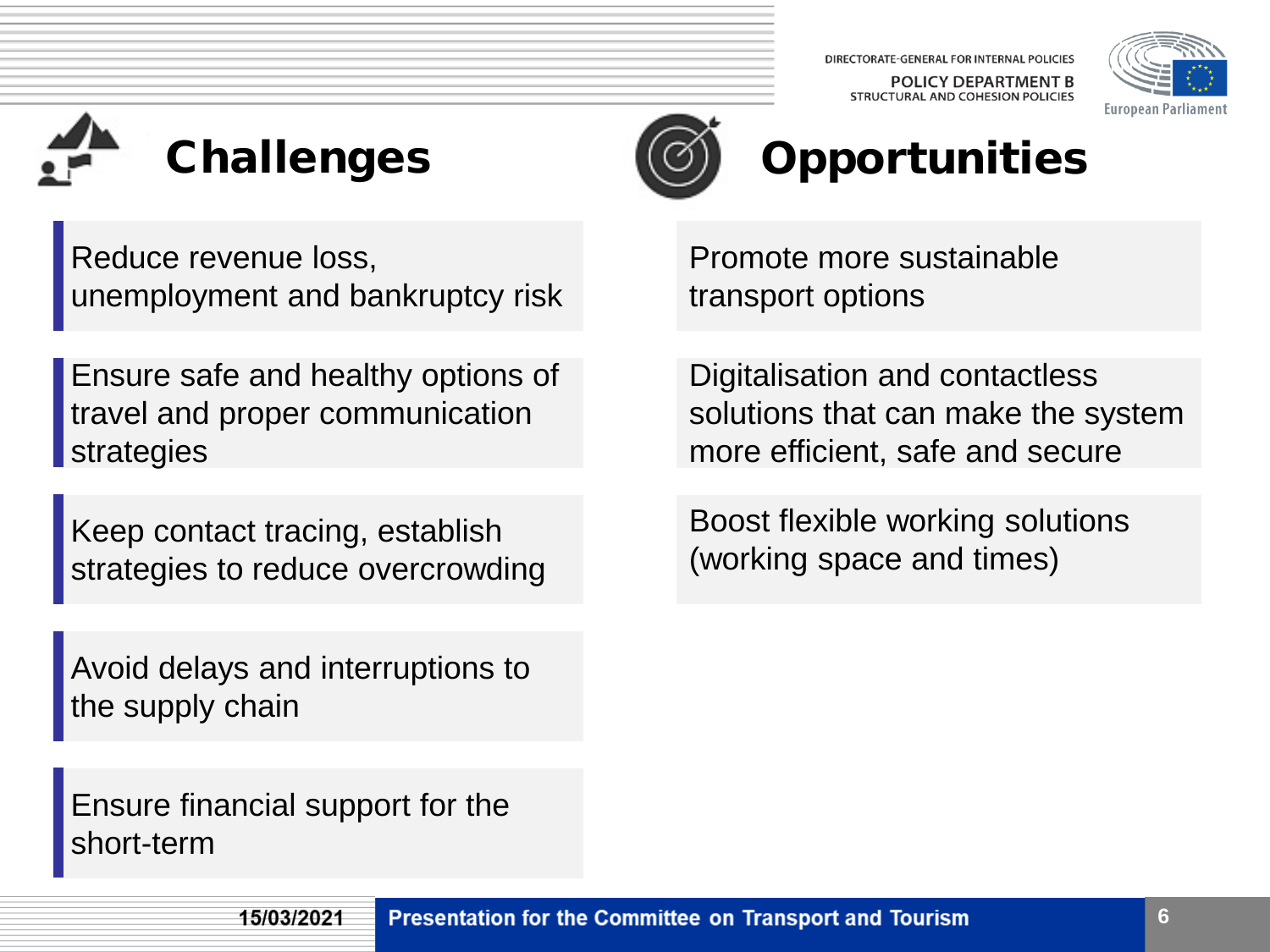DIRECTORATE-GENERAL FOR INTERNAL POLICIES **POLICY DEPARTMENT B STRUCTURAL AND COHESION POLICIES** 



# **Examples of good practices in EU**

#### Contactless solutions

Improve booking, information services, eticketing, contactless payments, apps to show passenger occupancy

e.g. [DB Navigator,](https://www.bahn.com/en/view/booking-information/booking/db-navigator-app.shtml) [Autocorb](https://www.covidmobilityworks.org/responses/catalonia-launches-app-to-show-passengers-bus-occupancy-levels-5cb67443e7) app; [Trainline](https://www.thetrainline.com/information/crowd-alerts) with Crowd alert app

15/03/2021



e.g. PTV Map & Guide truck route planner





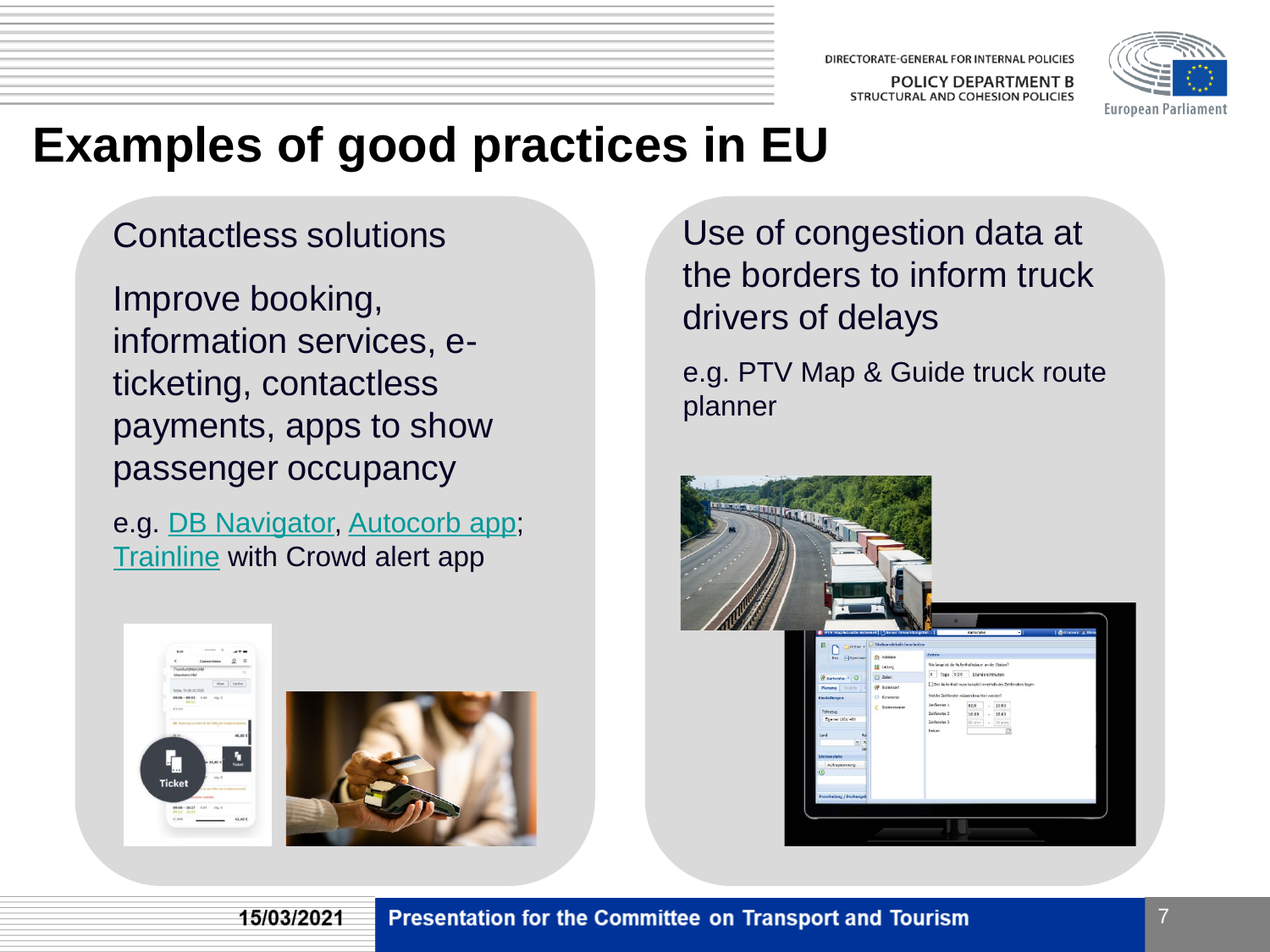POLICY DEPARTMENT B<br>STRUCTURAL AND COHESION POLICIES



# Tourism sector

**15/03/2021 Presentation for the Committee on Transport and Tourism**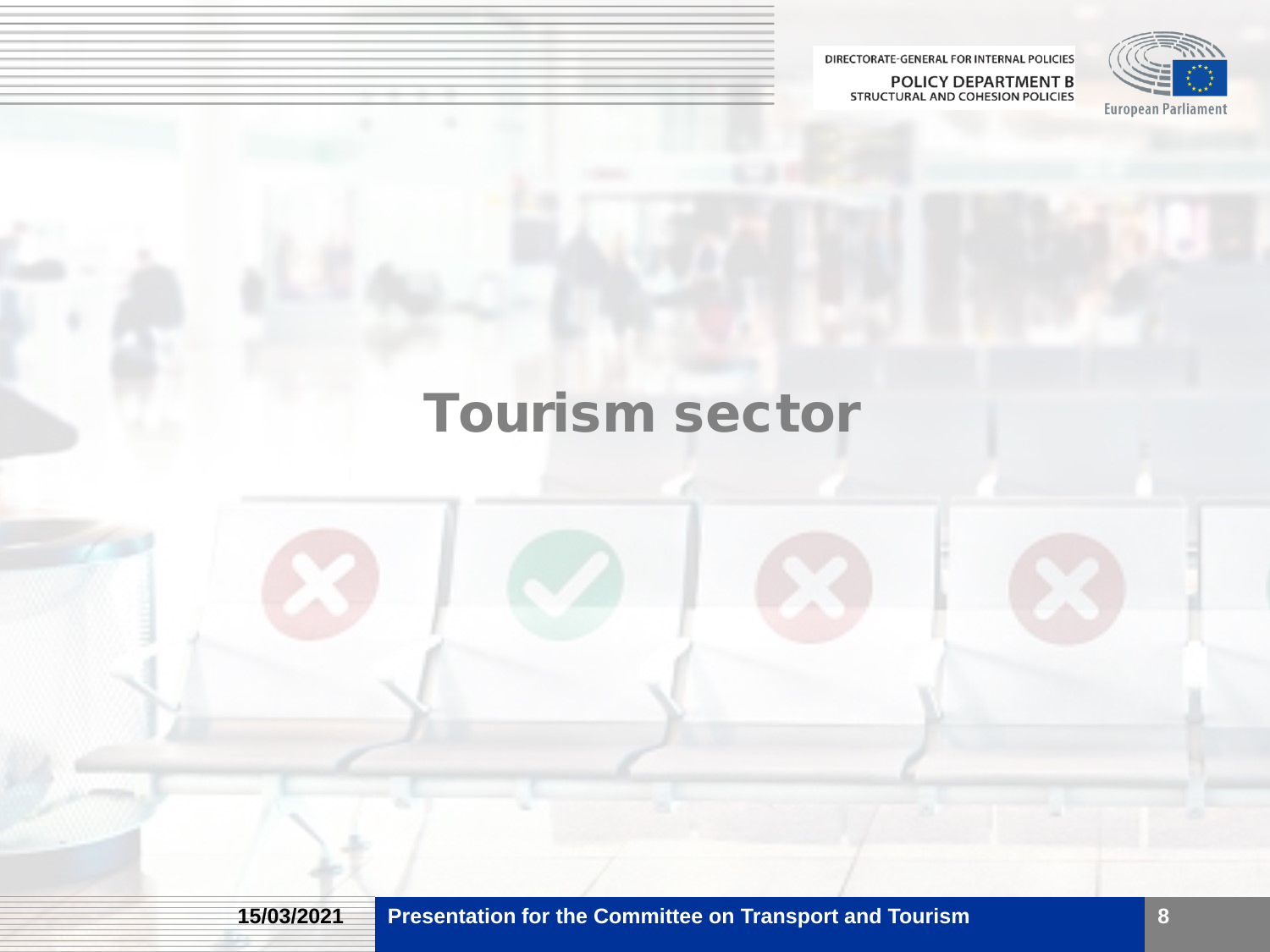**POLICY DEPARTMENT B STRUCTURAL AND COHESION POLICIES** 



## Impacts of COVID-19

- Closure of borders and travel restrictions and bans issued by 96 % of countries worldwide;
- Comparing to crisis in 2008 losses in tourism will be up to 8 times larger;
- Consumers fear of exposure to the virus through human contact during travel; and

15/03/2021

**EU** countries are affected differently.

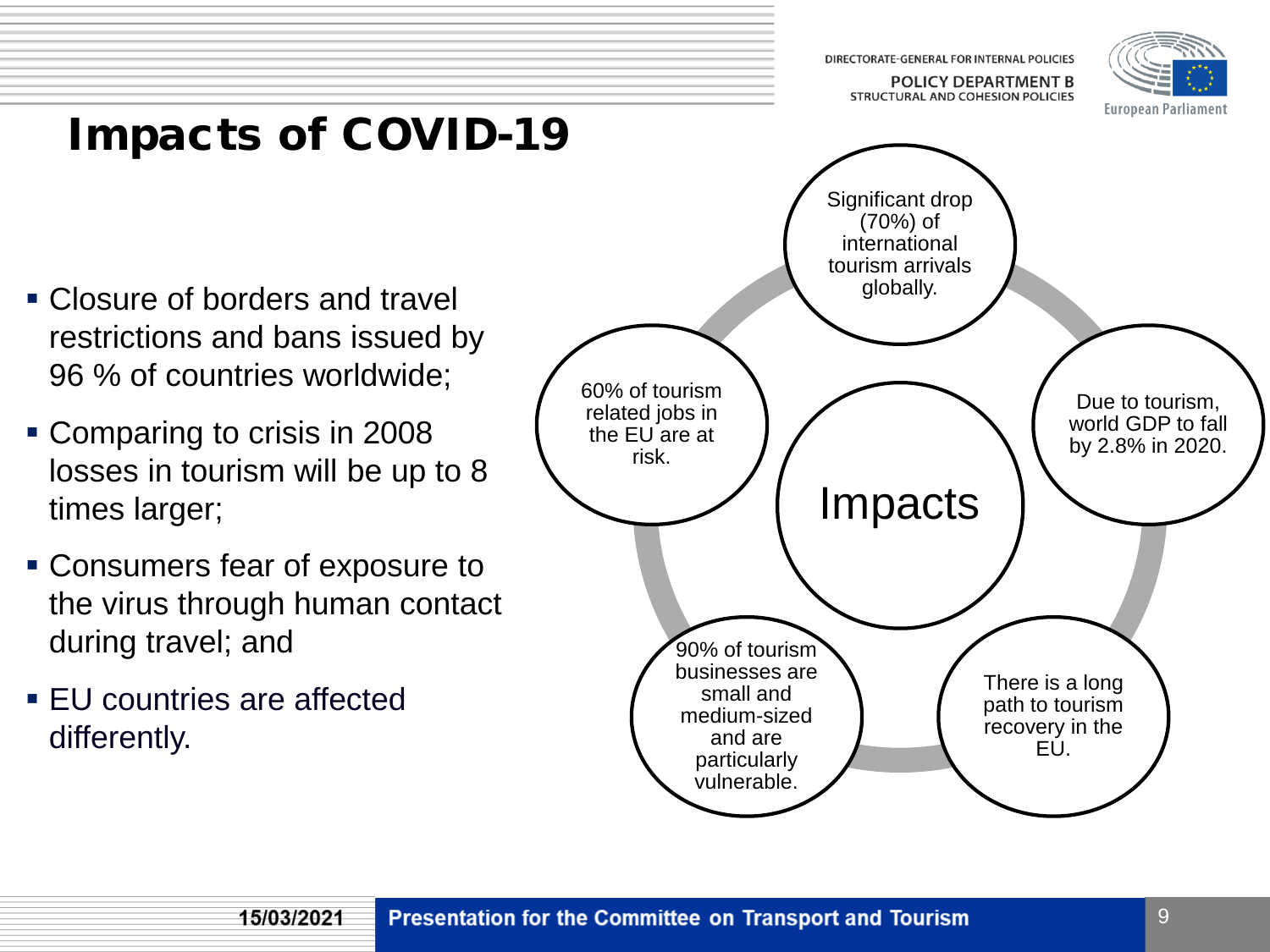DIRECTORATE-GENERAL FOR INTERNAL POLICIES POLICY DEPARTMENT B STRUCTURAL AND COHESION POLICIES



## Challenges

 $\hat{\widehat{\mathbb{U}}}$ 

 $\Omega$ 

## **Opportunities**

| A restart in international travelling will take<br>place gradually and will depend on ability of<br>countries to support consumers regaining<br>confidence in travelling. | Building confidence and trust among<br>consumers and tomorrow's travellers,<br>through clear and unified travel<br>protocols, will support the relaunch of<br>international travel. |
|---------------------------------------------------------------------------------------------------------------------------------------------------------------------------|-------------------------------------------------------------------------------------------------------------------------------------------------------------------------------------|
| Most of tourism businesses are small and<br>medium-sized enterprises. The main<br>challenge currently facing SMEs is<br>maintaining liquidity.                            | Supporting investments in digital and<br>sustainable infrastructure and solutions<br>in order to foster innovation capacity of the<br>industry.                                     |
| Lost of jobs, brain-drain and retention of<br>key personnel that may look for job<br>opportunities outside the industry                                                   | Investments in <b>digital skills</b> of tourism<br>employees and investments in sustainable<br>know-how.                                                                            |
| The willingness to travel internationally<br>is still very low and the perceived health<br>risk is still very high.                                                       | High safety and hygiene standards to<br>reduce consumers' concerns with<br>accredited safety and security certification<br>or labels.                                               |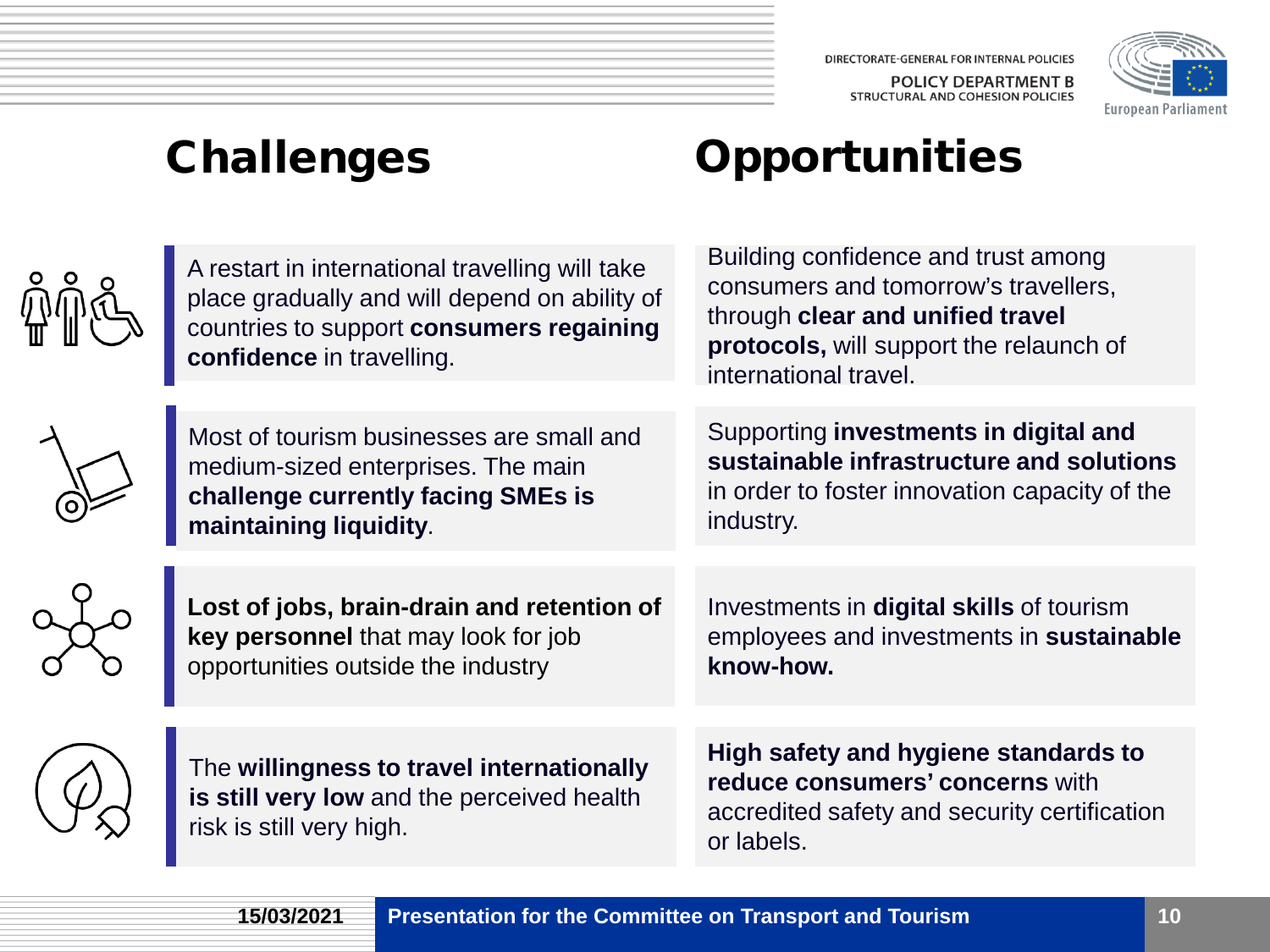**POLICY DEPARTMENT B STRUCTURAL AND COHESION POLICIES** 



### Examples of good practices in EU

#### Global Safety Stamp

e.g. The specially designed stamp 'Safe Travels Stamp' allows travellers to recognise governments and companies which have adopted health and hygiene global standardised protocols (#SafeTravels: Global Protocols & Stamp for the New Normal | World Travel & Tourism Council (WTTC)

#### Staycation voucher scheme to foster domestic tourism

e.g. Slovenian staycation voucher scheme

#### Digitalisation in Faroe Island

e.g. Creation of virtual tours. They are also using a voice assistants and developed a boot-chat and AI to create the answers and provide timely communication with visitors creating the current and potential wish for visitation.

#### Aid for tour operators and travel agencies

e.g. The Italian Government adopted a package of aid for tour operators and travel agencies.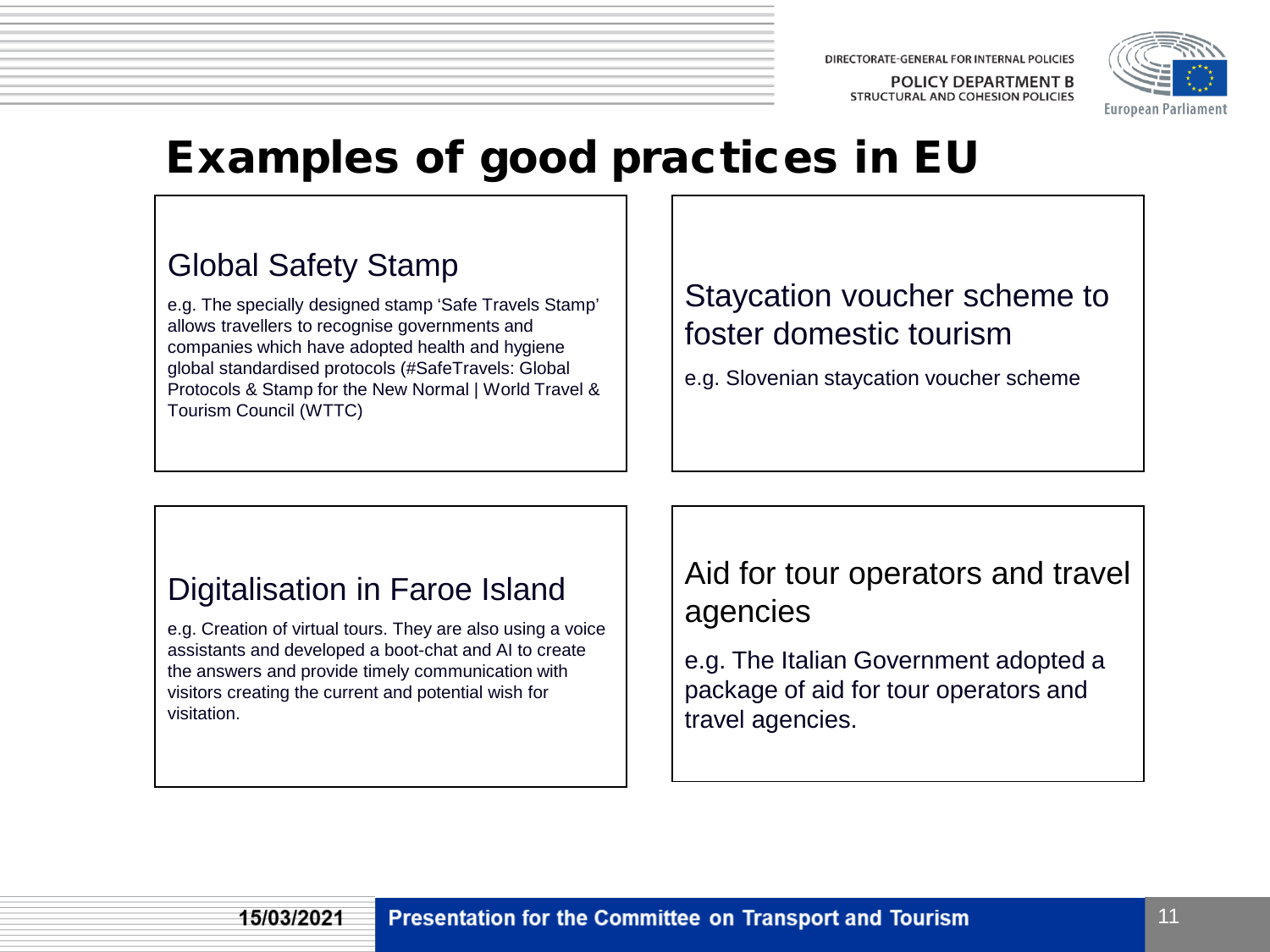**POLICY DEPARTMENT B STRUCTURAL AND COHESION POLICIES** 



# 4. Recommendations for EU policy makers

15/03/2021

Presentation for the Committee on Transport and Tourism

12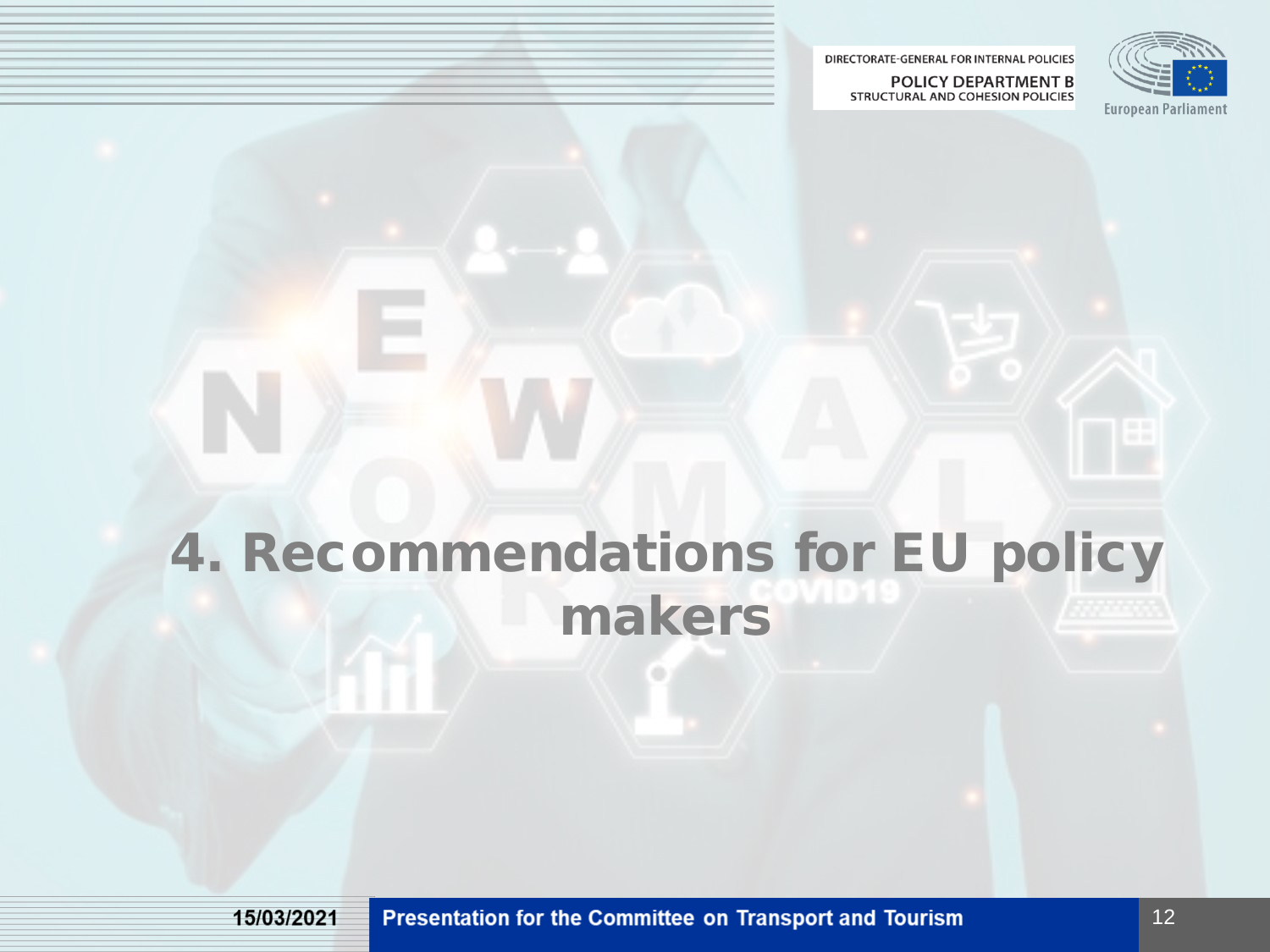

## Transport and tourism sector (I)



Establish **clear and common protocols at the EU level on health and safety**.



**Protect jobs** and the survival of **SMEs** through a special **recovery scheme** or rescue fund, while supporting **better conditions for transport and tourism workers**.



Provide **short-term financial viability.** Giving financial support to workers so as to keep their jobs and continue offering services.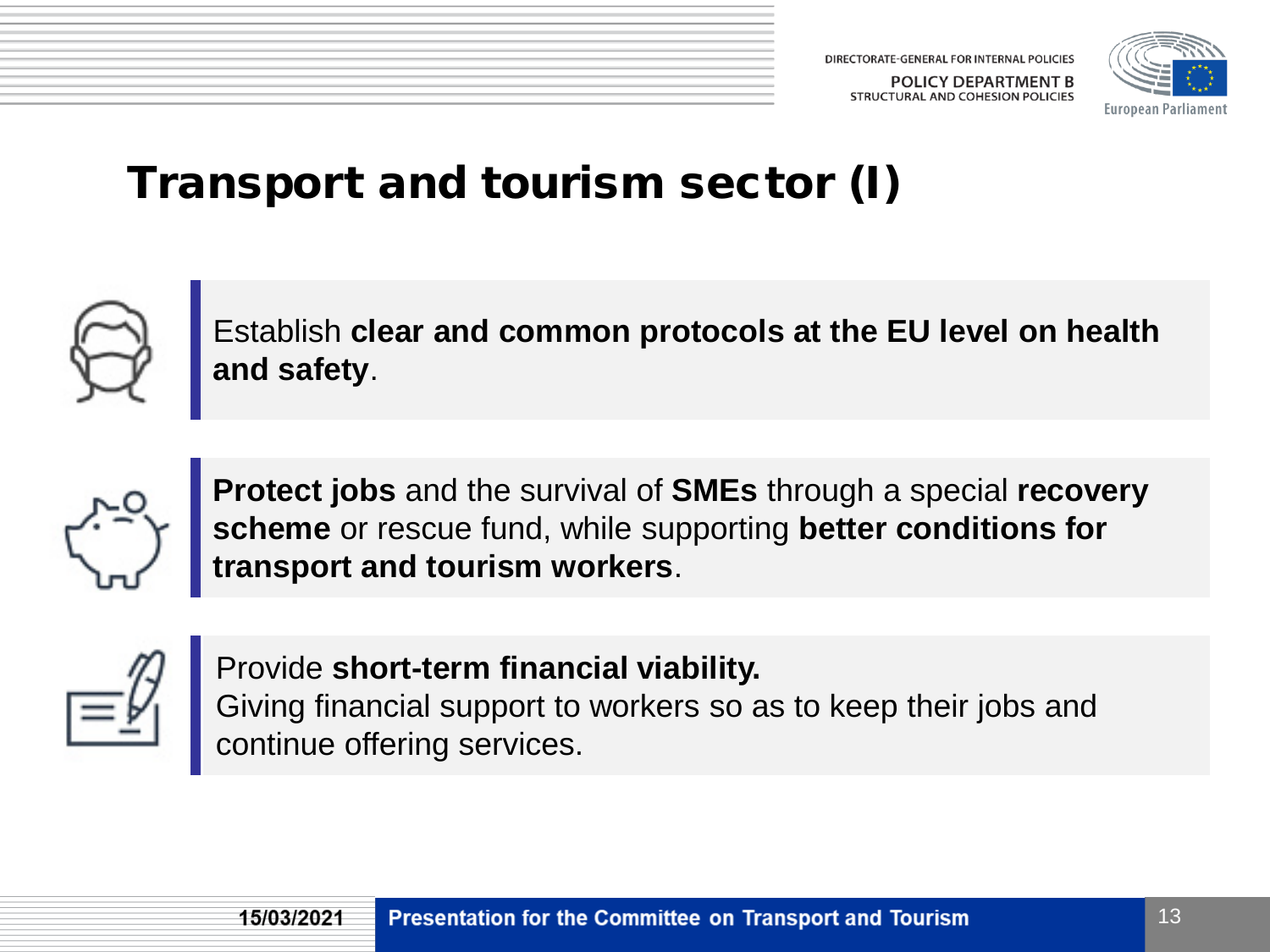

## Transport and tourism sector (II)



Devote greater attention to **active modes of transport** by defining flexible policies for the **management of public space**.



Support the **digital transformation** of the transport and tourism industry through **investment in technological solutions** as well as **personal capacities/skills**.



**Monitor mobility patterns** and **use the data to support decisionmaking** processes.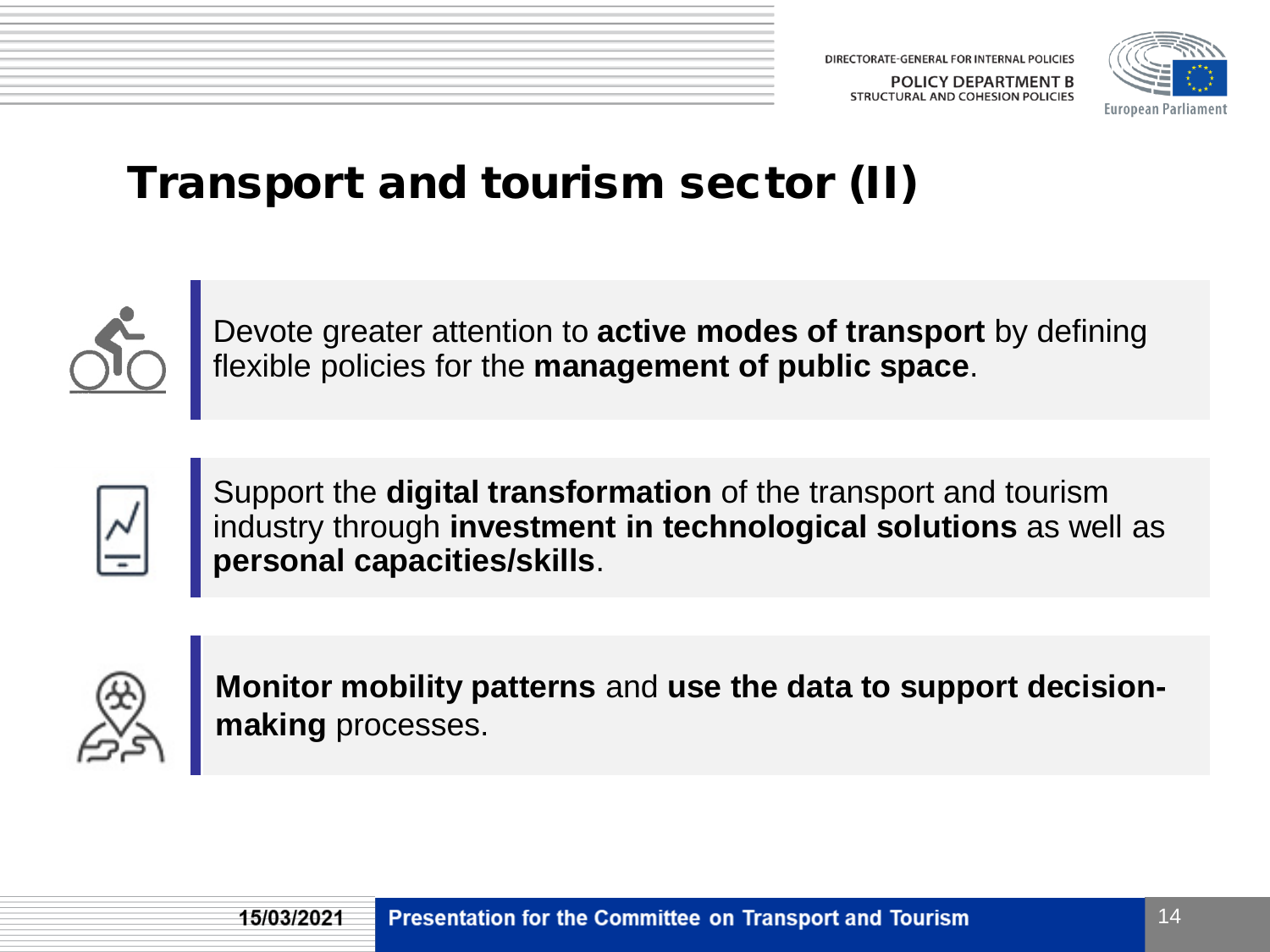

### Transport sector specific



**Support flexible working** (i.e. teleworking, flexible hours) as an instrument to reduce congestion.



Continue efforts to ensure the **free flow of goods, services and personnel** and retaining flexibility by suspending restrictions, reducing paperwork for transport workers, etc.



Support **better conditions for transport operators** and guaranteeing their safety. As transport and logistics rely on a physical work force, their health, repatriation and travel arrangements should also be facilitated.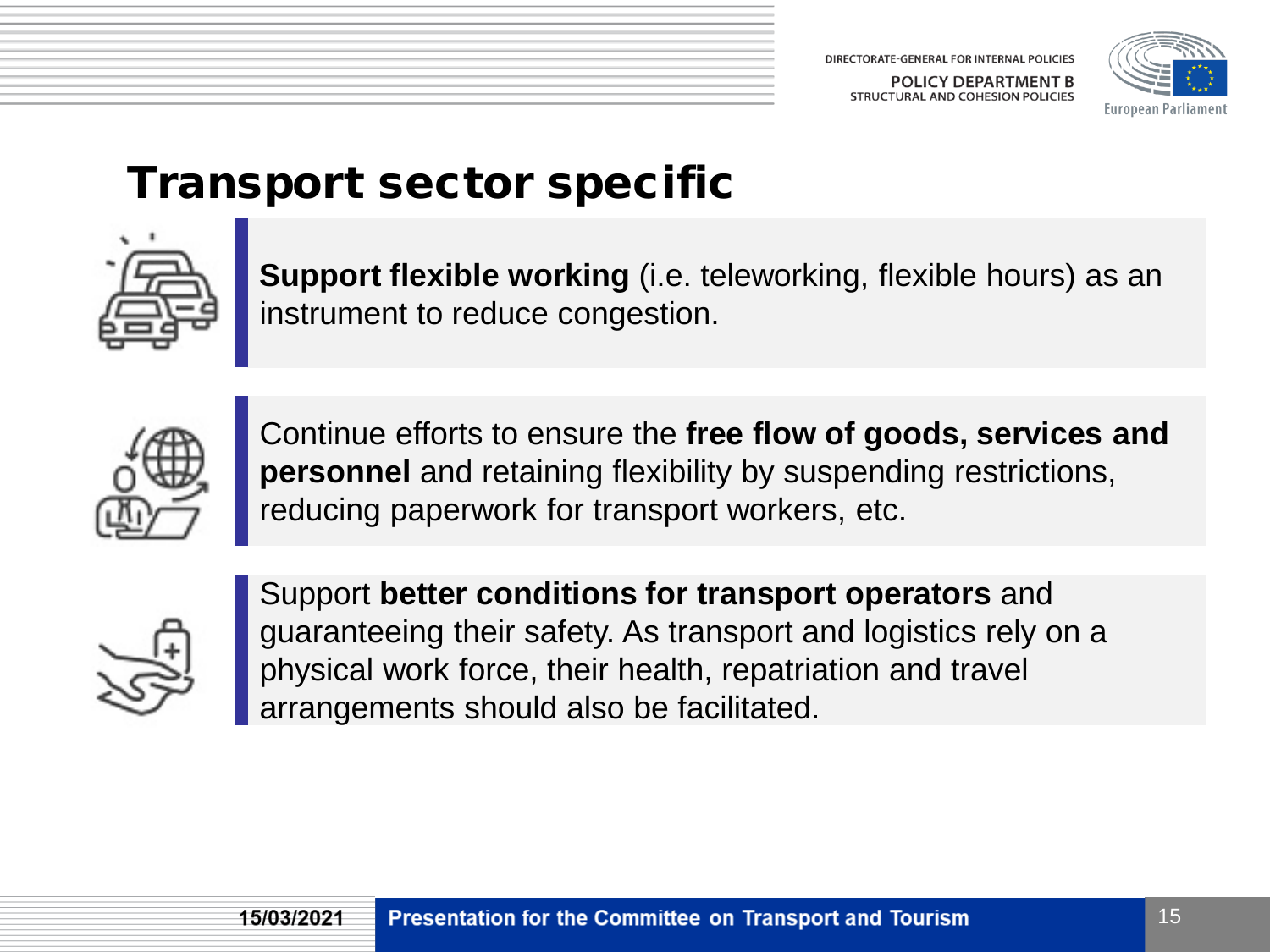

### Tourism sector specific



Equally **distribute financial help and fiscal relief across EU Member States** and address all operators within the tourism value chain.



Support the **sustainable development of tourist destinations and operators**, and channel investment in infrastructure and corresponding knowledge.



**Rethink the key performance indicators (KPIs) for measuring the impact of tourism (including the environmental and social aspects),** since the current statistics are limiting (based on the number of arrivals and overnight stays).



Implement **insurance protocols at the EU level to improve traveller's confidence** so that they book journeys without fear of cancellation.